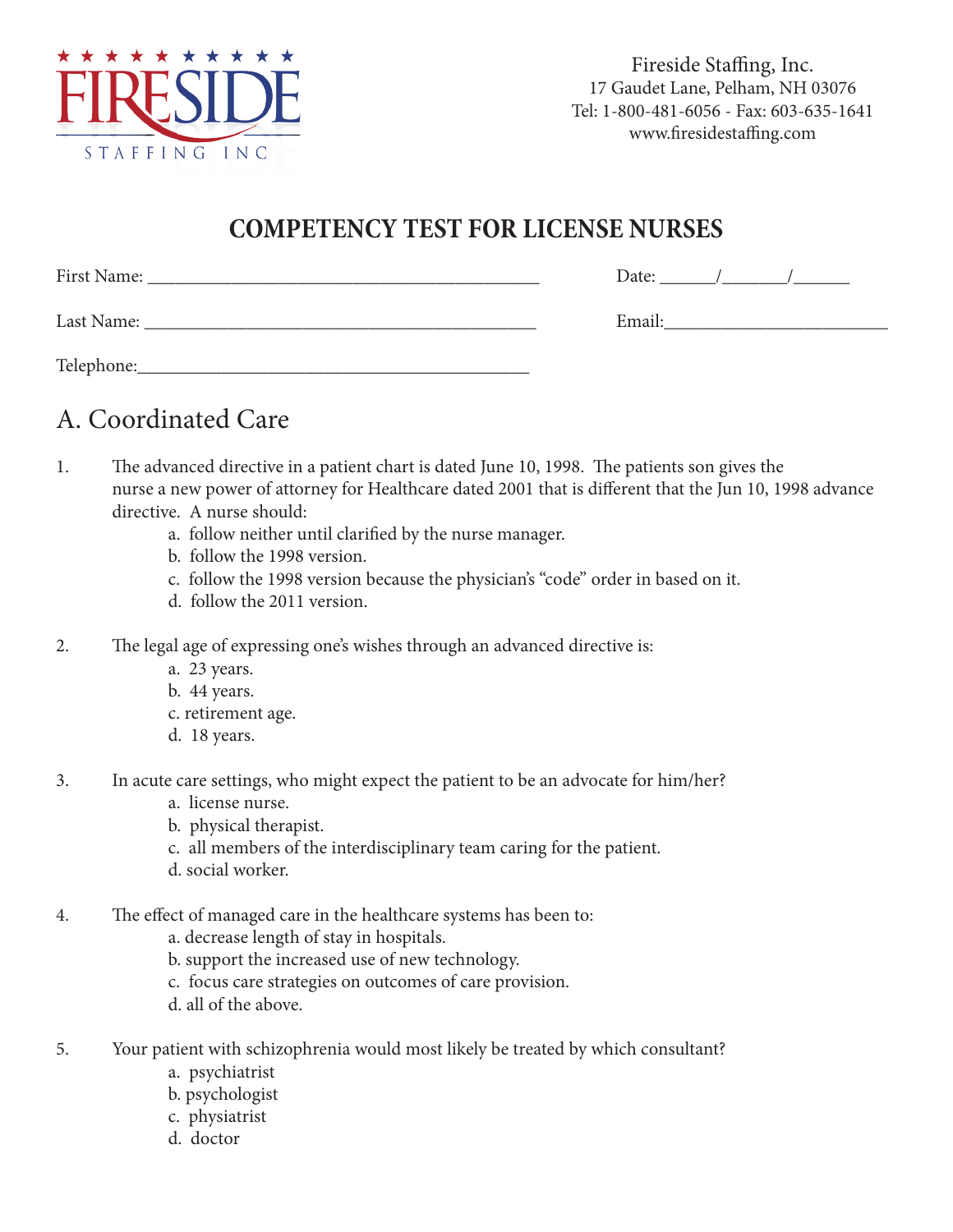# **B. Safety & Infection Control**

- 1. Acute hypherma is associated with what type of injury?
	- a. eye
	- b. orthopedic
	- c. prostrate tumor
	- d. animal bite
- 2. The nurse discovers a waste basket fire in the room of a sleeping patient. What action should be taken?
	- a. Report the fire.
	- b. Remove the patient.
	- c. Check the patient for breathing and circulation.
	- d. Extinguish the fire.

3. The nurse in an emergency situation tries to determine whether a client has an airway obstruction. Which of the following should the nurse assess.

- a. ability to speak.
- b. ability to hear.
- c. oxygen saturation.
- d. adventitous breath sounds.

4. All of the following are causes of vaginal bleeding except:

- a. placenta previa
- b. eclampsia
- c. uterine rupture
- d. abruptio placentae

5. The nurse is preparing to administer IV Vancomycin to the client. Which of the following nursing actions should be taken first?

- a. performing a physical assessment prior to administration
- b. ensuring the client is not allergic to the medication.
- c. reviewing the peaks and troughs for the past few days.
- d. obtaining the most recent lab values regarding renal function.

### **C. Health Promotions and Maintenance**

1. When observing elders with the swallowing disorders, which of the following signs and symptoms would indicate to the nurse that the client may have aspirated?

- a. complaint of food caught in the back of the throat.
- b. fever of unknown origin.
- c. request for something to eat or drink.
- d. lack of functional cough.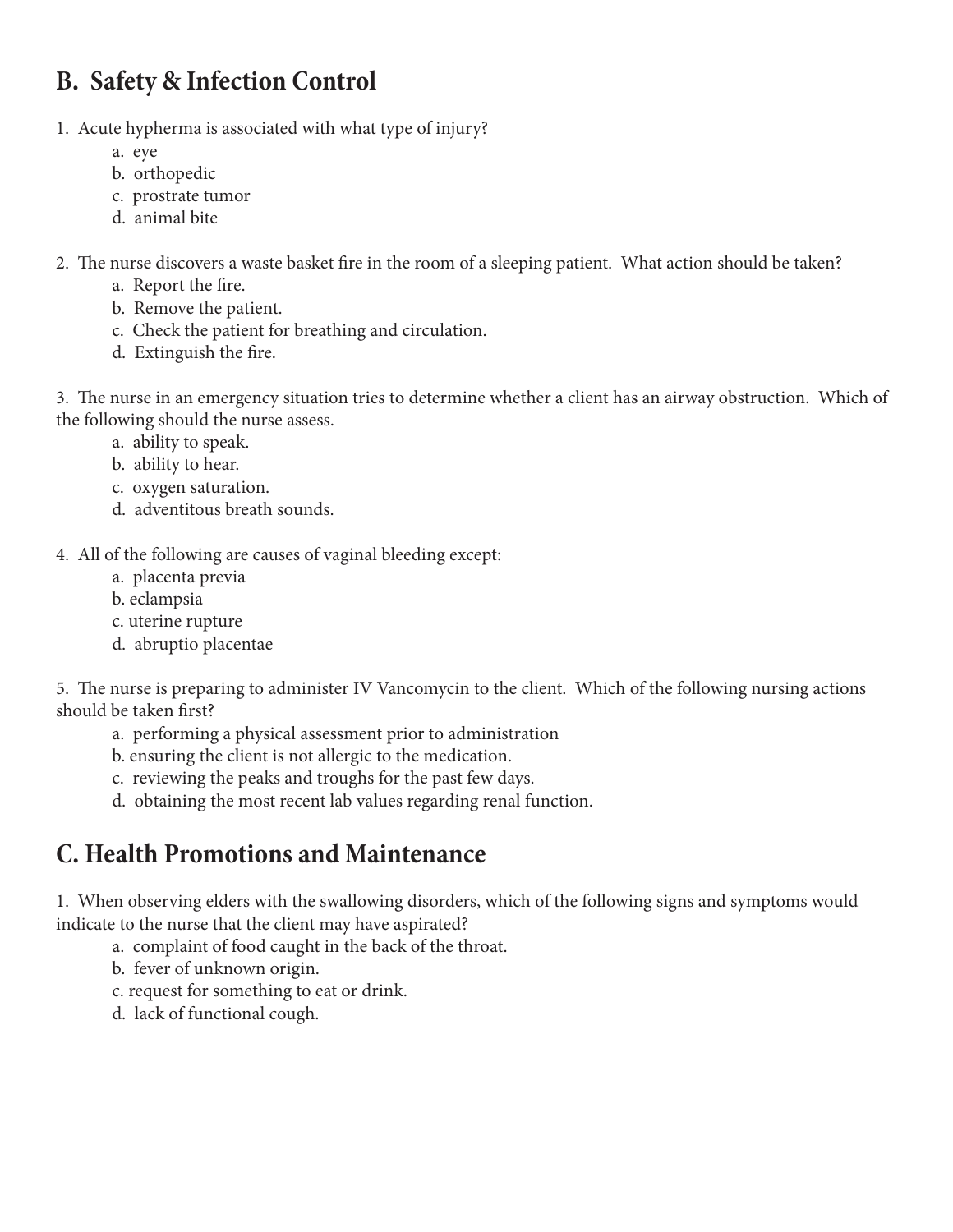- 2. When caring for a dying elder, the nurse should recognize which of the following behaviors as regression?
	- a. Acceptance
	- b. Denial and projection
	- c. Abstract thinking
	- d. Full use of speech

3. When a client has oral cancer, which of the following medical treatments should the nurse expect to have the greatest negative impact on body image?

- a. Radiation
- b. Chemotherapy
- c. Biopsy and staging
- d. Radical neck dissection

4. A client has been taking Lasis to prevent congestive heart failure. What other intervention can the nurse discuss with the client concerning dietary modifications?

- a. Maintain low sodium intake.
- b. Increase calcium intake.
- c. Increase fiber intake.
- d. Maintain low potassium intake.

5. While caring for a client with an HIV related illness, the nurse should use what type of precautionary measures?

- a. Standard precautions.
- b. Gloves and gowns.
- c. Gloves, gowns, and mask.
- d. No precautions.

#### D. Psychological Integrity

1. A student is caring for a 75 years old client who is very confused. The student's communication tools should include:

- a. Written directions for bathing.
- b. Speaking very loudly.
- c. Gentle touch while guiding ADL (activities of daily living)
- d. Flat facial expression.

2. Mary is a client on the acute care unit. The nurse notices as she talks with Mary that Mary is unable to make and maintain eye contact. She puts her head down and looks at the floor. The nurses's assessment of Mary is:

- a. Nonverbal communication.
- b. Mental Status.
- c. Nursing diagnosis.
- d. Social Skill.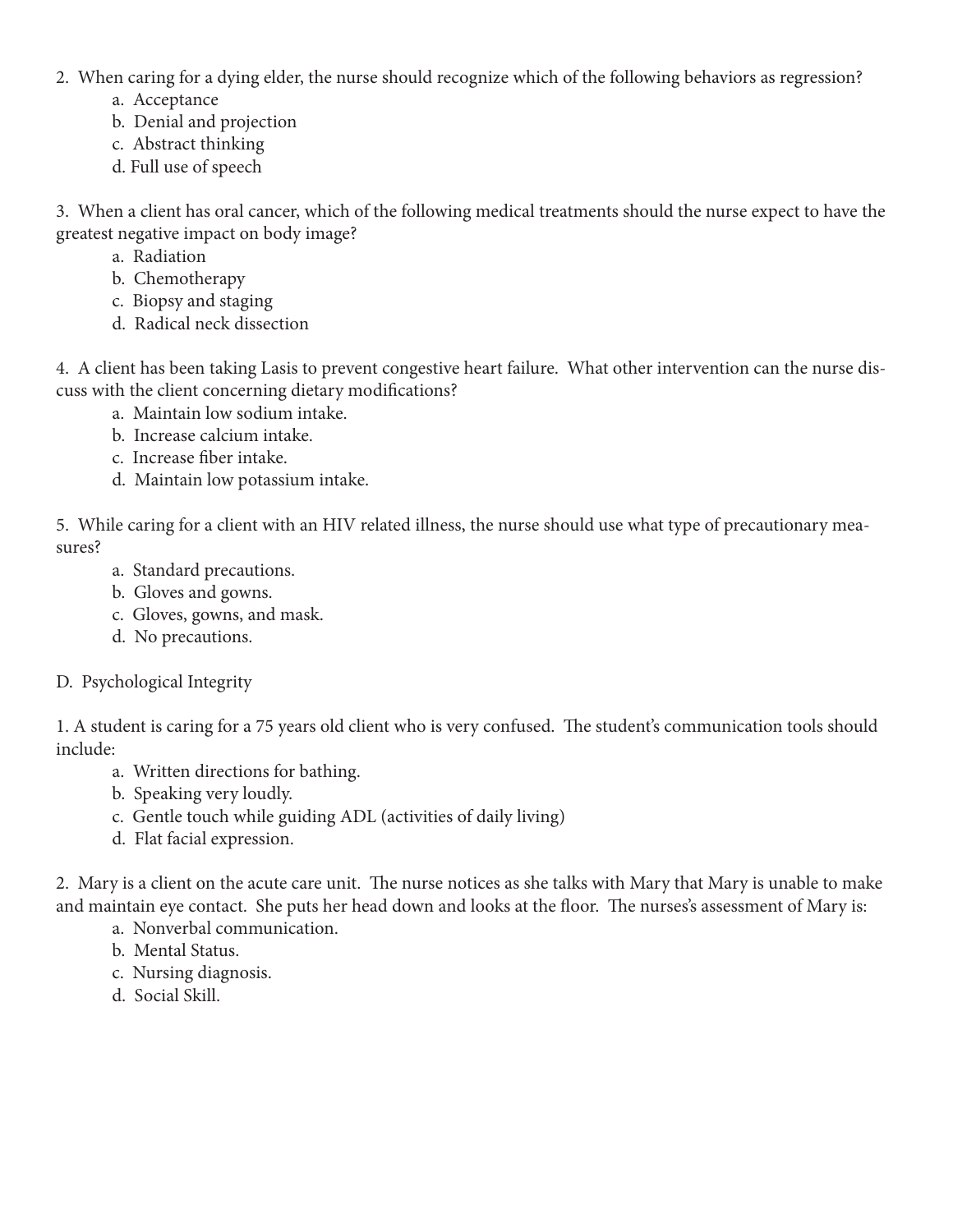3. The nurse is caring for a client who is dying of terminal cancer. While assessing he client for signs of impending death, the nurse should observer the client for:

- a. Elevated blood pressure.
- b. Cheyne-Stokes respiration.
- c. Elevated pulse rate.
- d. Decreased Temperature.

4. The nurse has informed the family of a terminally ill comatose client about the loss of various senses during imminent death. The nurse determines that the family understands the instructions when one of the family members says that it is believed that the last sense to leave the body is the sense of:

- a. Taste
- b. Touch
- c. Smell
- d. Hearing
- 5. The nurse assesses for which of the following mental disorders in a child who has experienced abuse?
	- a. Schizophrenia
	- b. Bipolar disorder
	- c. Paranoia
	- d. Post-traumatic stress disorder

#### E. Basic Care & Comfort

- 1. The nurse should gave the client use appropriate safety measures with care by:
	- a. placing the cane on the affected side.
	- b. placing the cane on the opposite affected side.
	- c. does not matter which side the cane is on.
	- d. choice of can placement should be the choice of the client.

2. A client with major head trauma is receiving bolus enternal feeding. The most important nursing order for this patient is:

- a. measure intake and output
- b. check albumin level.
- c. monitor glucose levels.
- d. increase enteral feeding.

#### 3. Physical examination of the patient regarding mobility begin with.

- a. gait.
- b. oriented to time, place, and person.
- c. Romberg test.
- d. Tandum walk test.
- 4. Pain is primarily a:
	- a. protective mechanism as well as a complex for biopsychocial phenomenon.
	- b. an emotional response as a part of again.
	- c. a single disorder with a single component of neuropathic symptoms.
	- d. an emotional response to a decreased intensity.